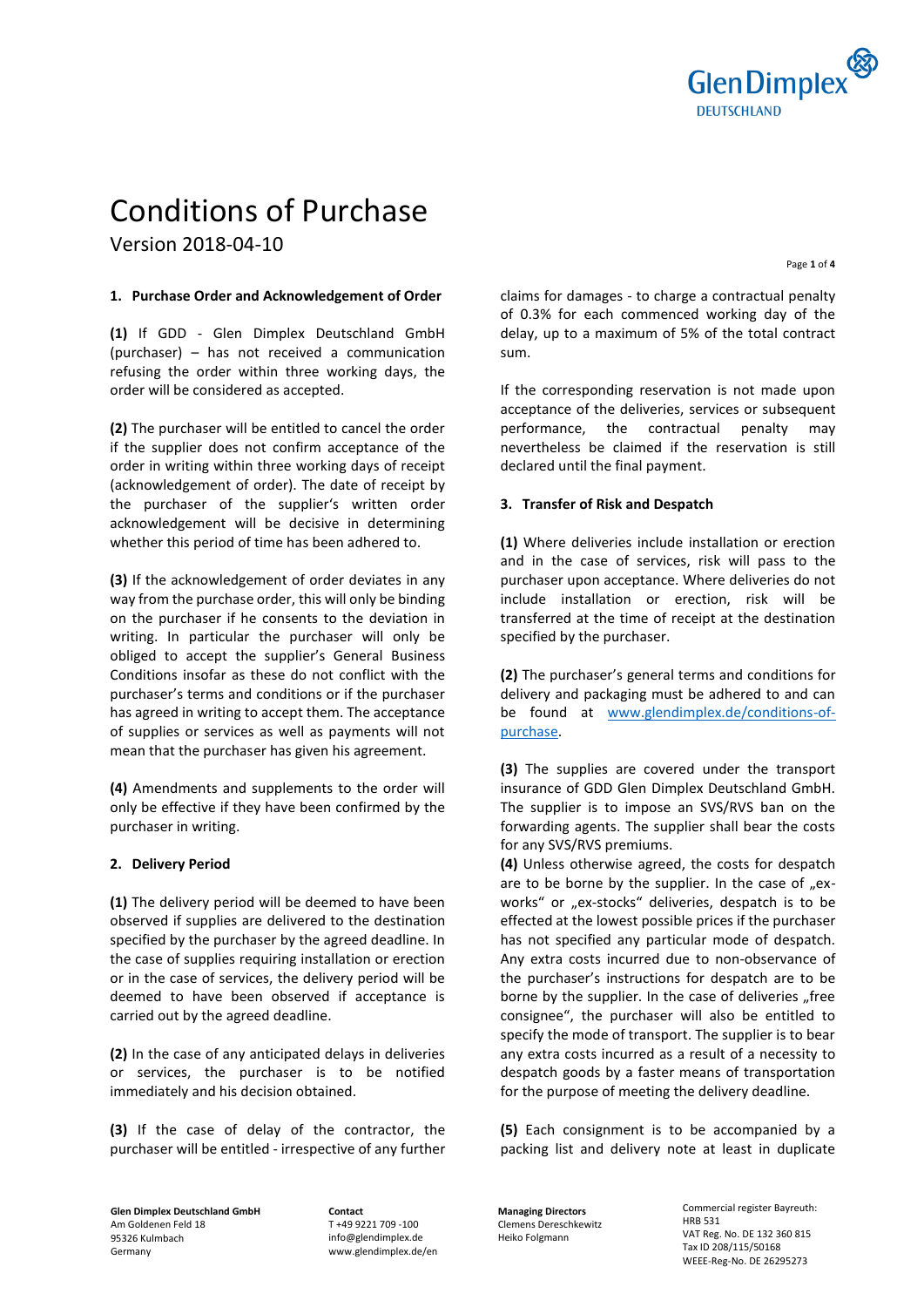

Version 2018-04-10

stating the contents and the complete order references. The supplier is to inform the purchaser of the despatch immediately with the same data.

#### **4. Invoices**

In general, invoices are to be issued as one (original) copy. The order references and the numbers of each individual item are to be stated on the invoices. Invoices without this information will not be paid.

#### **5. Payments**

**(1)** Unless otherwise agreed, payments shall be made within 30 days, strictly net.

**(2)** The term for payment will commence after completion of the delivery/service and after receipt of the correctly made-out invoice. Deduction of cash discount shall also be permissible if the purchaser offsets or withholds payments in an appropriate amount on account of defects. The term for payment will commence after all defects have been completely rectified.

**(3)** Payments do not necessarily mean that the supplies or services are accepted as being in conformance with the contract.

#### **6. Liability for Defects**

**(1)** The supplier is to grant a warranty period of two years for his supplies and services. The warranty period shall commence upon transfer of risk (Item 3, Clause 1). In the event of deliveries being made to places other than the purchaser's company premises, factories or workshops, because the purchaser is executing an order there, the warranty period shall commence upon acceptance by the purchaser's customer. The warranty period is to expire at the latest 30 months after the transfer of risk.

**(2)** If any faults are discovered prior to or at the time of transfer of risk, or if they occur during the warranty period, the supplier will, at the option of the purchaser, either rectify such defects or supply new parts or services free of charge to the purchaser. The

same will apply to supplied components which were only subjected to random testing. The option of the purchaser is to be complied with as far as is reasonable.

**(3)** If the supplier fails to rectify the defects or to supply new goods/services within a reasonable period of time as specified by the purchaser, the purchaser will be entitled

- –to withdraw from the contract in whole or in part, without compensation
- –or to demand a reduction in price
- –or to remedy the defects himself or have the defects remedied,
- –or to obtain replacement, at the expense of the supplier
- –or to demand compensation for non-performance of the contract.

The same applies if the supplier declares that he is unable to rectify the defects or to supply new parts/services within a reasonable period of time.

**(4)** Rectification of defects can be carried out at the expense of the supplier without setting a period of time, if delivery is made after a delay has occurred and the purchaser requires immediate rectification with a view to avoiding any delay on his part, or due to any other urgent matters.

**(5)** Claims under the terms of 6.3 and 6.4 will become statute-barred after one year from notification of such defects.

**(6)** This is without prejudice to any other statutory rights and claims, in particular with respect to the reimbursement of administration/processing costs incurred to no avail.

**(7)** Notification of defects may commence within fourteen days after delivery or performance of services, or, if the defects are not noticed until administration/processing or putting to use, at the time of their discovery.

**Glen Dimplex Deutschland GmbH** Am Goldenen Feld 18 95326 Kulmbach Germany

**Contact** T +49 9221 709 -100 info@glendimplex.de www.glendimplex.de/en

**Managing Directors** Clemens Dereschkewitz Heiko Folgmann

Commercial register Bayreuth: HRB 531 VAT Reg. No. DE 132 360 815 Tax ID 208/115/50168 WEEE-Reg-No. DE 26295273

Page **2** of **4**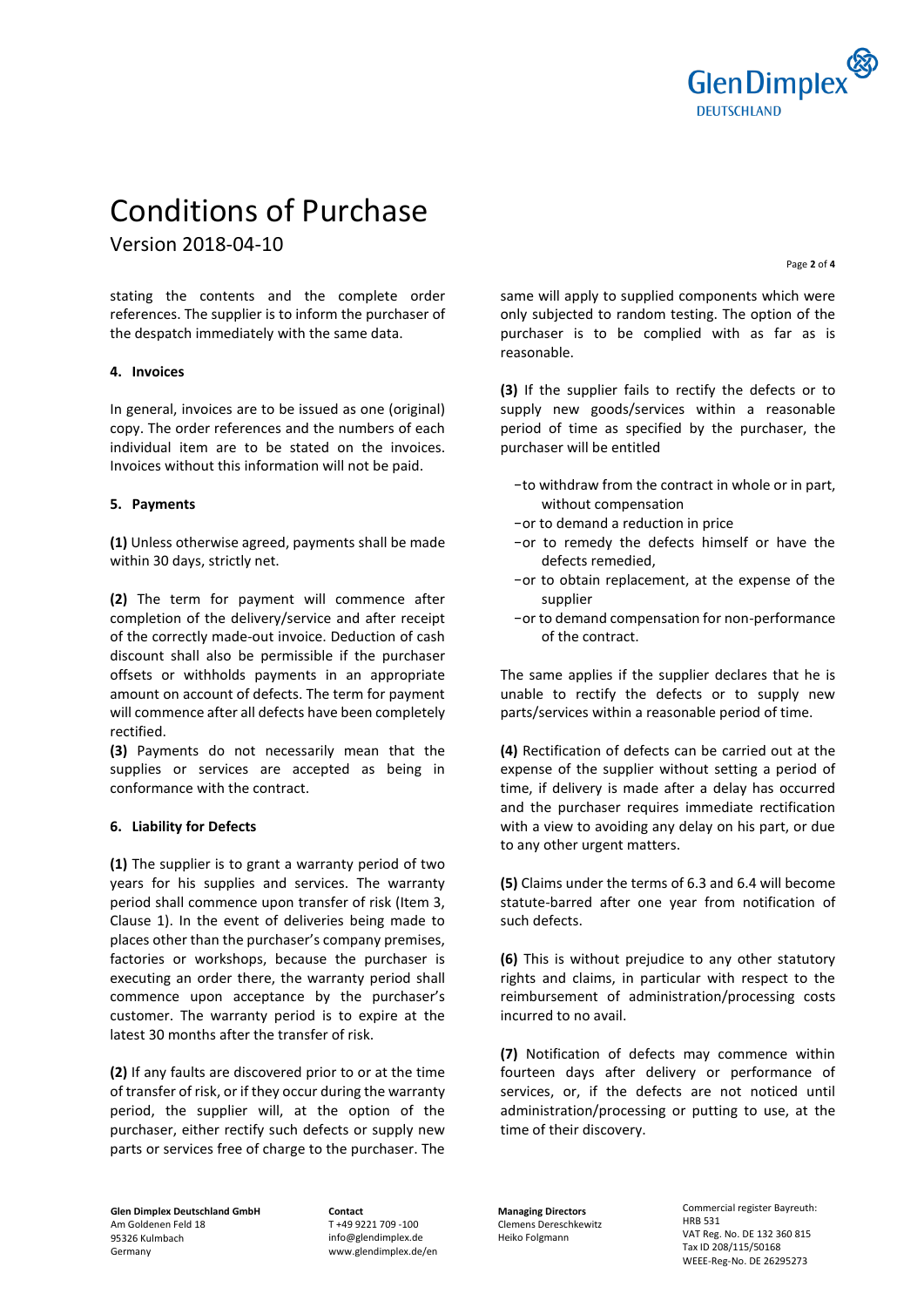

Version 2018-04-10

**(8)** The above mentioned regulations will be applicable to the defect rectification services accordingly.

**(9)** The supplier is to bear the costs and risk of returning the faulty parts.

#### **7. Protective rights**

**(1)** The supplier will ensure that the protective rights of third parties are not infringed on (e.g. patent applications, utility patents etc.).

**(2)** Should a third party assert a justifiable claim against purchaser and/or its customers for infringement of its protective rights in connection with the supply and/or use of the products, the supplier will indemnify purchaser against all such claims.

**(3)** The rights of use for service supply of the purchaser are to be followed and to be downloaded under[www.glendimplex.de/conditions-of-purchase.](http://www.glendimplex.de/conditions-of-purchase)

#### **8. Product Liability**

**(1)** If any third parties raise any statutory claims for damages regarding the contractual products on the grounds of product liability, the supplier will indemnify purchaser in respect of any such claims for damages, especially if the claims are made on account of a defect which already existed when the goods left the supplier's scope of responsibility.

**(2)** The supplier undertakes to compensate purchaser for any losses suffered as a result of claims under its own product liability, if the cause of the loss was the responsibility of the supplier.

**(3)** The supplier is to assume full liability for his products regardless of the legal grounds for the same.

#### **9. Legal provisions**

The contractor must observe applicable valid national and international laws, standards and regulations concerning the contracted goods, particularly those

**Glen Dimplex Deutschland GmbH** Am Goldenen Feld 18 95326 Kulmbach Germany

**Contact** T +49 9221 709 -100 info@glendimplex.de www.glendimplex.de/en in REACH+SVHC 1907/2006/EC, GHS 1272/2008/EC, RoHS 2011/65/EU, Battery Law 2006/66/EC, Dual-Use 428/2009/EC, US sanctions laws and the German Foreign Trade Act, as well as regulatory requirements in the German Foreign Trade and Payments Regulation. The contractor shall release the purchaser from liability for any possible claims for damages. The purchaser reserves the right to withdraw from the contract immediately and without prior notice in the event of infringements of the above mentioned national and international laws and regulatory requirements.

#### **10. Passing on of Orders to Third Parties**

Orders may not be passed on to any third parties without the purchaser's consent in writing; otherwise the purchaser will be entitled to withdraw from the contract in whole or in part and to demand compensation for damages.

#### **11. Provision of Materials**

**(1)** Materials provided remain the property of the purchaser and are to be stored, marked, and managed separately free of charge. They may only be used for the purchaser's orders. In the event of reduction in value or loss, the supplier is to provide compensation. The same applies to the sale of orderrelated materials.

**(2)** Any processing or transformation of material is to be carried out for the purchaser, who will then become owner of the new or transformed goods. If this is not possible for legal reasons, the purchaser and the supplier agree that the purchaser will become owner of the new goods at all stages during processing or transformation of the material. The supplier is to take care of the new goods free of charge for the purchaser with all due diligence.

#### **12. Tools, Moulds, Samples, Secrecy etc.**

No tools, moulds, samples, models, sections, drawings, standards sheets, printed matter nor gauges entrusted to the supplier by the purchaser,

**Managing Directors** Clemens Dereschkewitz Heiko Folgmann

Commercial register Bayreuth: HRB 531 VAT Reg. No. DE 132 360 815 Tax ID 208/115/50168 WEEE-Reg-No. DE 26295273

Page **3** of **4**